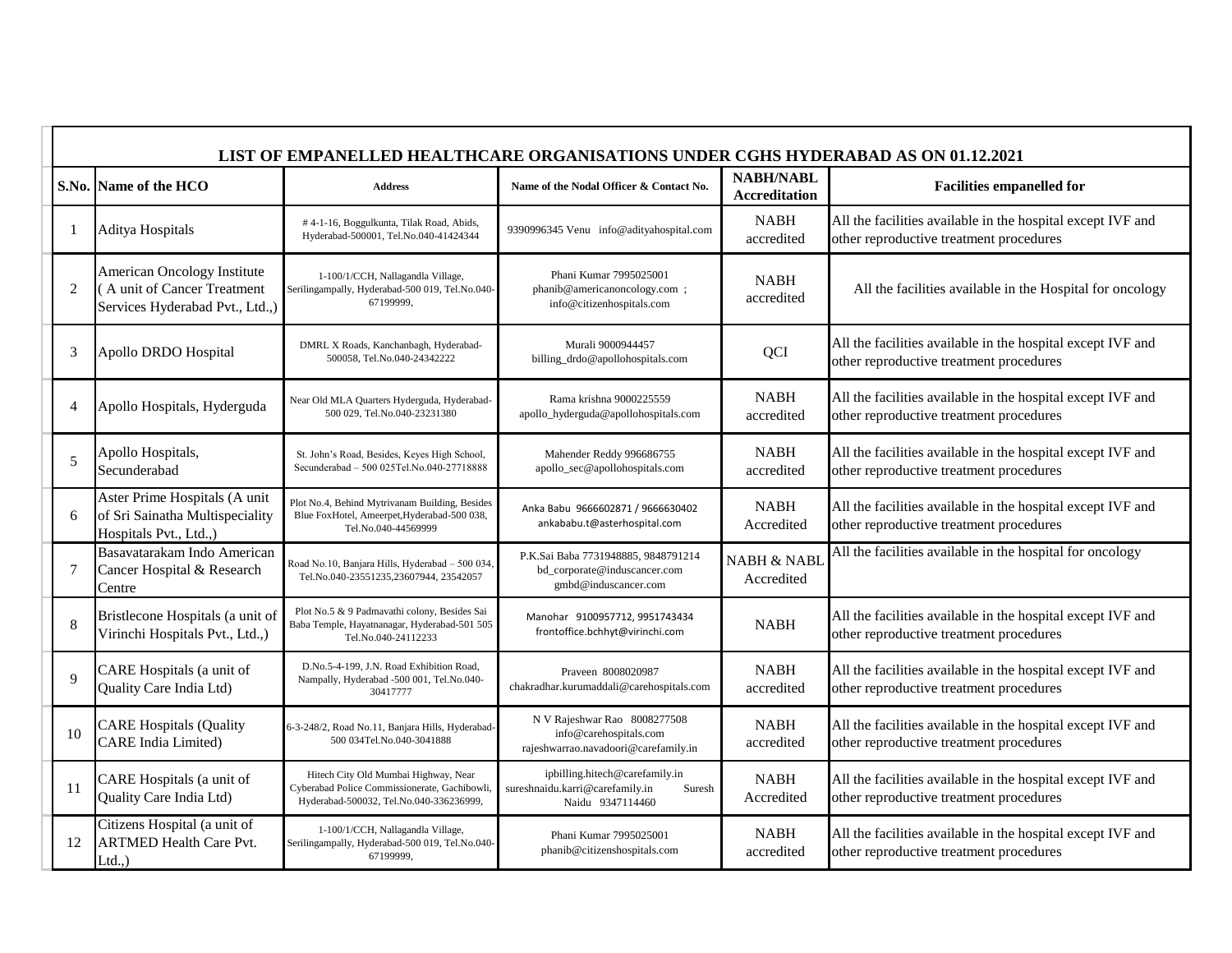| 13 | <b>Continental Hospitals Limited</b>                                                            | Plot No.3, Road No.2, IT & Financial District,<br>Nanakramguda, Gachibowli, Hyderabd-500035.<br>Tel.No.040-6700000                    | prashant.v@continentalhospitals.com<br>Ρ.<br>Seshagiri 9866371971<br>seshagiri.p@continentalhospitals.com  | <b>NABH</b><br>accredited                           | All the facilities available in the hospital except IVF and<br>other reproductive treatment procedures |
|----|-------------------------------------------------------------------------------------------------|---------------------------------------------------------------------------------------------------------------------------------------|------------------------------------------------------------------------------------------------------------|-----------------------------------------------------|--------------------------------------------------------------------------------------------------------|
| 14 | <b>Gurunanak CARE Hospitals</b><br>(Quality CARE of India<br>Limited)                           | D.No.1-4-908/7/1, Bakaram, Musheerabad,<br>Hyderabad-500 020, Tel.No.30219000                                                         | Nagaraj.M 9959721010,<br>billingmsrd@carehospitals.com                                                     | <b>NABH</b><br>accredited                           | All the facilities available in the hospital except IVF and<br>other reproductive treatment procedures |
| 15 | Himagiri Hospitals Pvt., Ltd.,                                                                  | P.No.4,5, 23 & 24 Stadium Main Road,<br>Gachibowli, Hyderabad-500 032,<br>Tel.No.040-68101111                                         | Ashok 8008503563<br>fo.himagirihospitals@gmail.com                                                         | NABH certified<br>pre-accredited<br>entry level SHC | All the facilities available in the hospital except IVF and<br>other reproductive treatment procedures |
| 16 | Kamineni Hospitals (Kamineni<br>Hospitals Pvt. Ltd.,)                                           | Survey No.68, Mansoorabad Road, LB Nagar,<br>Hyderabad-500068, Tel.No.040-27206777,<br>24022272                                       | Anil 9490294945<br>commercial@kaminenihospitals.com                                                        | <b>NABH</b><br>accredited                           | All the facilities available in the hospital except IVF and<br>other reproductive treatment procedures |
| 17 | Kamineni Health Services<br>Private Limited, King Koti                                          | #4-1-1227, Kingkoti, Boggulkunta Road,<br>Hyderabad-500 001, Tel.No.040-66924444,                                                     | Anil 9490294945<br>marketing.kk@kaminenihospitals.com                                                      | QCI                                                 | All the facilities available in the hospital except IVF and<br>other reproductive treatment procedures |
| 18 | <b>KIMS Hospital Enterprises</b><br>Pvt., Ltd., Kondapur                                        | 1-112/86, Survey No.55/EE, Kondapur<br>village, Serilingampally, Hyderabad-500084,<br>Tel.No.040-67505050                             | CH MAHENDRA, 9550670974<br>kon.insurance@kimshospitals.com                                                 | <b>NABH</b>                                         | All the facilities available in the hospital except IVF and<br>other reproductive treatment procedures |
| 19 | Krishna Institute of Medical<br><b>Sciences</b>                                                 | 1-8-31/1, Minister Road, Secunderabad-500 003                                                                                         | Mallareddy 9866079847<br>creditkims@gmail.com<br>rakesh.g@kimshospitals.com                                | <b>NABH &amp; NABI</b><br>Accredited                | All the facilities available in the hospital except IVF and<br>other reproductive treatment procedures |
| 20 | Malla Reddy Narayana Multi<br>Speciality Hospital (a unit of<br>Chandramma Educational Society) | Suraram X Roads, Jeedimetla, Hyderabad-500055<br>Tel.No.040-22152215,                                                                 | Bhanu 9849971777<br>dr.bhadrareddy@gmail.com<br>mallareddynarayanahospitals@gmail.com                      | <b>NABH</b><br>accredited                           | All the facilities available in the hospital except IVF and<br>other reproductive treatment procedures |
| 21 | Medicover Hospitals<br>(A Unit of Sahrudaya Health<br>Care Pvt. Ltd.), MADHAPUR                 | Behind Cyber Towers, Patrika Nagar Lane, in<br>between Mc Donald's & Venky's<br>Express, Madhapur, Hyderabad. Tel.No.040-<br>45404540 | Ram Reddy 7702130280<br>corpsales.corp@medicoverhospitals.in                                               | <b>NABH</b><br>Accredited                           | All the facilities available in the hospital except IVF and<br>other reproductive treatment procedures |
| 22 | Mythri Hospital, Mehdipatnam                                                                    | D.No.13-6-434/C/148, Opp. Pillar No.80,<br>Gudimalkapur Ring Road, PVNR Express<br>Highway, Mehdipatnam, Hyderabad-500 008            | N Sridhar 9866734824<br>mythriinsurance@gmail.com                                                          | iyadii cehined<br>pre-<br>accreditedentry<br>C      | All the facilities available in the hospital except IVF and<br>other reproductive treatment procedures |
| 23 | Neelima Hospitals Private<br>Limited                                                            | 7-2-1735, Opp. Voltas Ltd., Czech colony,<br>Sanatnagar, Hyderabad-500018, Tel.No.040-<br>21111100.                                   | Sowjanya Y 9640887293<br>e.mail neelimahospital@gmail.com                                                  | <b>NABH</b>                                         | All the facilities available in the hospital except IVF and<br>other reproductive treatment procedures |
| 24 | Olive Hospital                                                                                  | 12-2-718/3-5, Nanalnagar X Roads, Mehdipatnam<br>Hyderabad-500028, Tel.No.040-23525500                                                | malik@olivehospitals.com<br>Noor<br>9666651701<br>operations@olivehospitals.com                            | <b>NABH</b>                                         | All the facilities available in the hospital except IVF and<br>other reproductive treatment procedures |
| 25 | Omega Hospitals                                                                                 | Road No.12, MLA colo ny, Banjara Hills,<br>Hyderabad-500 034. Tel.No.040-23551034                                                     | Anil 9100920321<br>corporate@omegahospitals.com                                                            | <b>NABH</b><br>accredited                           | All the facilities available in the hospital for oncology                                              |
| 26 | Omni Hospitals                                                                                  | 11-9-46, Opp. PVT Market, Kothapet X Roads,<br>Dilsukhnagar, Hyderabad-500 035, Tel.No.040-<br>67369999                               | T.SUDHEER REDDY, 9491090024<br>info@omnihospitals.in                                                       | <b>NABH</b><br>accredited                           | All the facilities available in the hospital except IVF and<br>other reproductive treatment procedures |
| 27 | Omni Hospitals (A Unit of<br><b>INCOR Hospitals Pvt. Ltd)</b>                                   | Plot No. 20,21,22A,22B,22C, 23 & 24, Balaji<br>Nagar, Kukkatpally, Hyderabad - 500072 Tel.<br>No. 040-68252525                        | Sri Phani Kumar Akula<br>kukkatpallycorporatebilling@omnihospitals.in<br>phanikumar.akula@omnihospitals.in | <b>NABH</b><br>accredited                           | All the facilities available in the hospital except IVF and<br>other reproductive treatment procedures |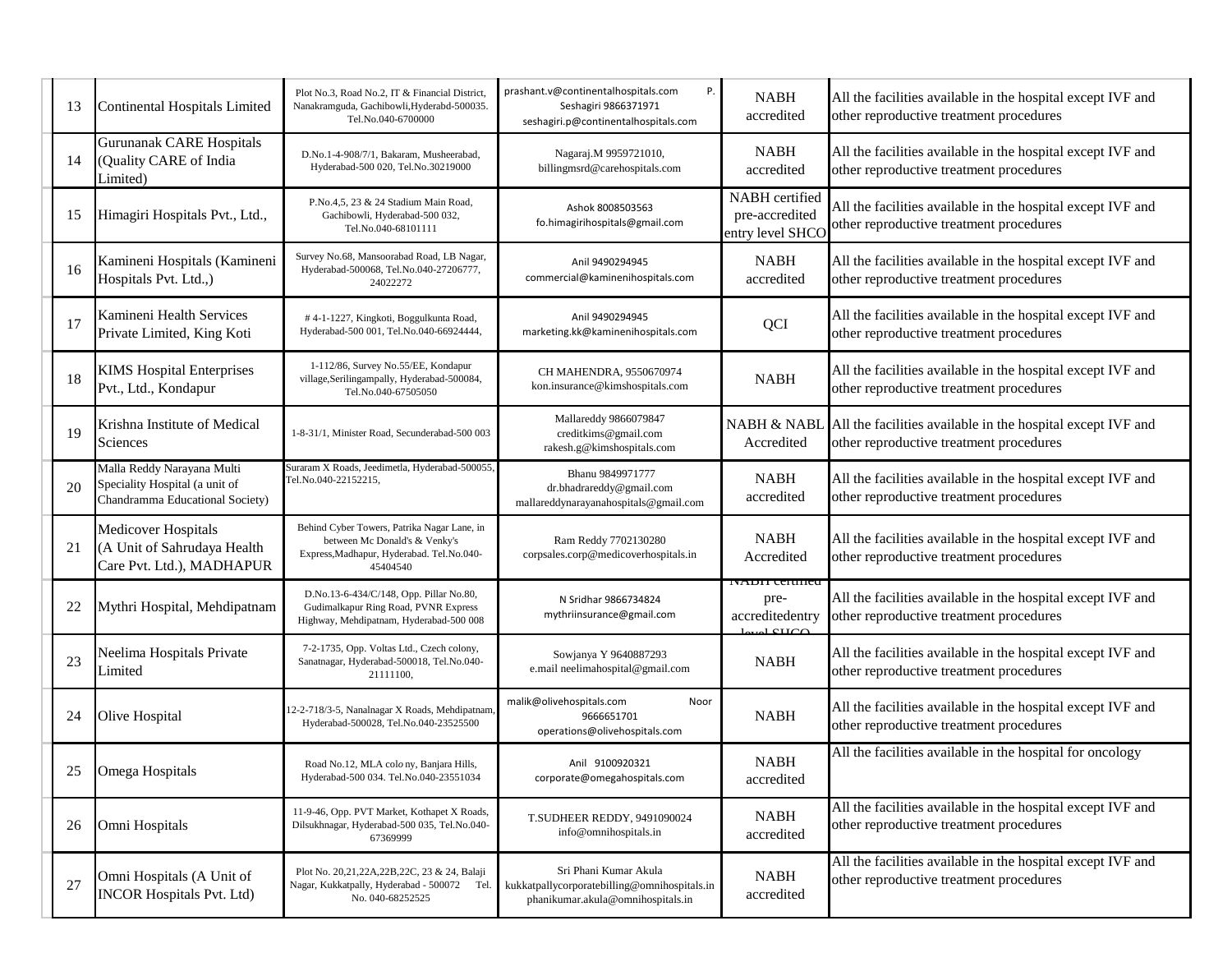| 28 | Ozone Hospitals                                                                           | Besides CMR Shopping Mall,<br>Kothapet, Dilsukhnagar, Hyderabad-<br>500 060, Tel.040-3010810                                       | Mr. Rajesh Sharma 8309623268                                                     | <b>NABH</b>                                                | All the facilities available in the hospital except IVF and<br>other reproductive treatment procedures |
|----|-------------------------------------------------------------------------------------------|------------------------------------------------------------------------------------------------------------------------------------|----------------------------------------------------------------------------------|------------------------------------------------------------|--------------------------------------------------------------------------------------------------------|
| 29 | PACE Hospitals (A Unit of<br>OMRV Hospitals Pvt. Ltd)                                     | Plot No. 23, Huda Techno Enclave, Madhapur,<br>Hyderabad - 500081. Tel. No. 040-48486868,                                          | Mr. Anand 7288883472<br>corporaterelations@pacehospitals.in                      | <b>NABH</b><br>accredited                                  | All the facilities available in the hospital except IVF and<br>other reproductive treatment procedures |
| 30 | PADMAJA Hospital                                                                          | Road No. 1, KPHB, Kukatpally, Hyderabad -<br>Tel.No. 040-49108108 Mob 7288803555                                                   | Keerthi 9791175698<br>gauthamnaidu18@gmail.com<br>padmajahospital@yahoo.com      | <b>NABH</b> Certified<br><b>Entry Level</b><br><b>SHCO</b> | All the facilities available in the hospital except IVF and<br>other reproductive treatment procedures |
| 31 | Poulomi Hospital                                                                          | Plot No.A02 & B-17, Rukminipuri colony,<br>Dr.A.S.Rao Nagar, ECIL Main Road,<br>Secunderabad - 500 062, Tel.No.040-27143750-<br>54 | Bhavani 9100176451<br>poulomihospital@gmail.com                                  | QCI                                                        | All the facilities available in the hospital except IVF and<br>other reproductive treatment procedures |
| 32 | Pragna Hospital                                                                           | 6-3-347/22/B/1, Sai Baba Temple Lane,<br>Panjagutta, Hyderabad-500 082 Tel.No.040-<br>23356070                                     | 9948889222 Dr Suresh<br>pragnapreauth@gmail.com                                  | <b>NABH</b><br>accredited                                  | All the facilities available in the hospital for paediatric care                                       |
| 33 | Prasad Hospitals (a unit of<br>United Bio-Sciences Pvt., Ltd)                             | 44-617/12, IDA Nacharam, Hyderabad-500 076,<br>Tel.No.040-33050555,                                                                | Sandeep 9704682312<br>e.mail credit@prasadhosptials.in                           | <b>NABH</b><br>accredited                                  | All the facilities available in the hospital except IVF and<br>other reproductive treatment procedures |
| 34 | Premier Hospital                                                                          | 12-2-710, Gudimalkapur Road, , Nanalnagar,<br>Mehdipatnam, Hyderabad-500 028, Tel.No.040-<br>23515100,                             | Ameen 7702001160<br>e.mail premierhospitals92@gmail.com                          | <b>NABH</b><br>Accredited                                  | All the facilities available in the hospital except IVF and<br>other reproductive treatment procedures |
| 35 | Remedy Hospitals (a unit of<br>Albha Health Care Pvt., Ltd.,)                             | Road No.4, KPHB Colony, Kukatpally, Hyderabad<br>500 072 Tel.No.040-23158787                                                       | Bikshapati 9912222104<br>info@remedyhospitals.in                                 | <b>QCI</b>                                                 | All the facilities available in the hospital except IVF and<br>other reproductive treatment procedures |
| 36 | Sai Sanjeevini Hospital                                                                   | 11-8-99/44/A(8), Narasimhapuri colony, Opp.<br>CMR Shopping Mall, Kothapet, Hyderabad-<br>500035                                   | Anil Kumar 80082667322<br>saisanjeevinihospitals@gmail.com                       | <b>NABH</b><br>accredited                                  | All the facilities available in the hospital except IVF and<br>other reproductive treatment procedures |
| 37 | Sai Vani Super Speciality<br>Hospitals (A unit of Vishwa<br>Health Institute Pvt., Ltd.,) | Ramakrishna Math Road, Opp. Indira Park,<br>Domalguda, Hyderabad-500029, T3l.No.040-<br>27634462-63                                | Dr. Nazeer 8801260817<br>vishwahealthinstitute@gmail.com                         | <b>NABH</b><br>Accredited                                  | All the facilities available in the hospital except IVF and<br>other reproductive treatment procedures |
| 38 | Sathya Kidney Centre and<br>Superspeciality Hospital                                      | 3-6-426, Street No.4, Himayatnagar, Hyderabad-<br>500 029, Tel.No.040-27650935<br>skchospital@gmail.com                            | Nagaraja Rao, 7032649108<br>sathyakidney@rediffmail.com                          | <b>NABH</b><br>accredited                                  | All the facilities available in the hospital except IVF and<br>other reproductive treatment procedures |
| 39 | Srikara Hospitals,<br>Secunderabad                                                        | 10-3-188, Opp.Secunderabad Railway reservation<br>complex, Secunderabad-500 025,                                                   | Imran 9030071786<br>srikarahospitals@gmail.com                                   | <b>NABH</b><br>accredited                                  | All the facilities available in the hospital except IVF and<br>other reproductive treatment procedures |
| 40 | Srikara Hospitals, Miyapur                                                                | Plot No.222 & 223, Mythrinagar Phase-II,<br>Madinaguda, Miyapur, Hyderabad-500 049,<br>Tel.No.040-47470000                         | Imran 9030071786<br>srikara.miyapur@gmail.com                                    | <b>NABH</b>                                                | All the facilities available in the hospital except IVF and<br>other reproductive treatment procedures |
| 41 | Srikara Hospitals, L.B.<br>Nagar(A Unit of SNR Galaxy<br>Hospitals Pvt. Ltd)              | Plot No. 50, LB Nagar Ring Road, Hyderabad -<br>500074 Tel.No.040-66000108 Mob 7989147870                                          | Imran 9030071786<br>srikara.lbnagar@gmail.com<br>corporates@srikarahospitals.com | <b>NABH</b><br>Pre-<br>Accreditation<br>(Entry Level)      | All the facilities available in the hospital except IVF and<br>other reproductive treatment procedures |
| 42 | Sri Sri Holistic Hospitals (a<br>unit of Sree Ramachandra<br>Health Services Pvt., Ltd.,) | 1-2-49/138, Nizampet Road, Hydernagar,<br>Kukatpally, Hyderabad-500 072. Tel.No.040-<br>44108108,                                  | 9515999402 V Mahesh<br>marketingsshh@gmail.com                                   | NABH certified<br>pre-accredited<br>entry level SHCO       | All the facilities available in the hospital except IVF and<br>other reproductive treatment procedures |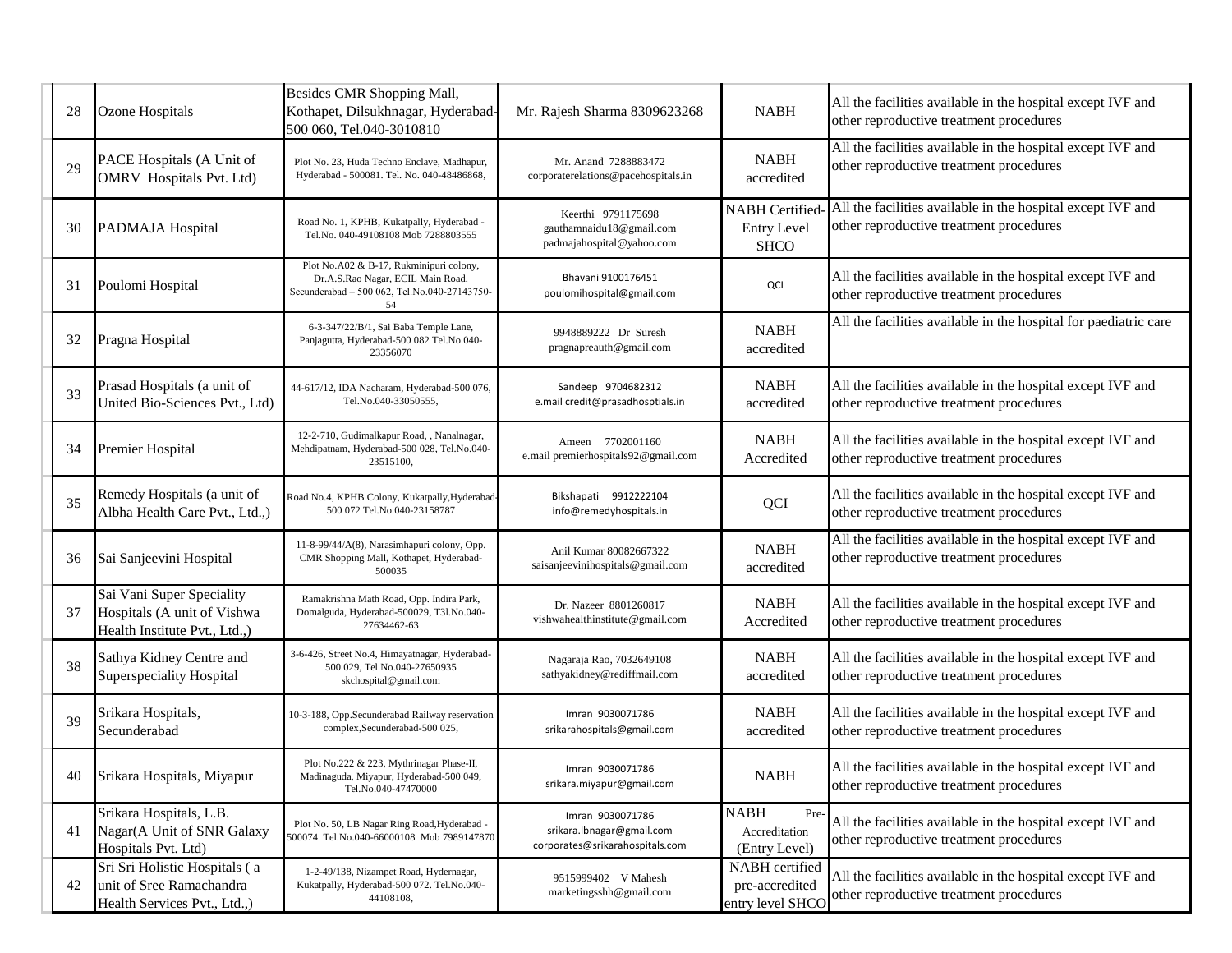| 43             | Sunshine Hospitals (a unit of<br>Sarvejana Health Care Pvt.,<br>$Ltd.$ )   | 1-7-201 to 205, PG Road, Paradise circle,<br>Opp.Parsi Dharmasala, Secunderabad-500 003.<br>Tel.No.040-44550000, 43444546                               | Muralidhar Kumar 9866105704<br>info@sunshinehospitals.com                                 | <b>NABH</b><br>accredited                            | All the facilities available in the hospital except IVF and<br>other reproductive treatment procedures |  |  |
|----------------|----------------------------------------------------------------------------|---------------------------------------------------------------------------------------------------------------------------------------------------------|-------------------------------------------------------------------------------------------|------------------------------------------------------|--------------------------------------------------------------------------------------------------------|--|--|
| 44             | The Deccan Hospital (a unit of<br>Park Health System Pvt., Ltd., )         | # 6-3-903/A&B, Somajiguda, Hyderabad-500082<br>Tel.No.040-23410640                                                                                      | Sai 9989732554<br>hr@deccanhospital.com                                                   | <b>NABH</b><br>accredited                            | All the facilities available in the hospital except IVF and<br>other reproductive treatment procedures |  |  |
| 45             | Usha Mullapudi Cardiac Centre                                              | Gajularamram, Gutubullapur mandal, Jeedimetla,<br>Hyderabad-500055, Tel.No.040-23090609,<br>23090610                                                    | Sunil kumar 994858238<br>umccnet@hotmail.com                                              | <b>NABH</b><br>Accredited                            | All the facilities available in the hospital except IVF and<br>other reproductive treatment procedures |  |  |
| 46             | Vinn Hospital (a unit of Vinn<br>Health Care Pvt. Ltd.,)                   | #7-1-21, Railway station Road, Uma Nagar,<br>Begumpet, Hyderabad-500016, Tel.No.040-<br>45108100,                                                       | Rajesh 7396089090<br>rajesh.vairagare@vinnhospital.com;                                   | NABH certified<br>pre-accredited<br>entry level SHCO | All the facilities available in the hospital except IVF and<br>other reproductive treatment procedures |  |  |
| 47             | Virinchi Hospitals (a unit of<br>Virinchi Healthcare Pvt., Ltd.,           | 6-3-3,6-3-2, 6-3-3/1, Road No.1 Banjara Hills,<br>Hyderabad-500 034, Tel.No.040-4699999,                                                                | Desai Harinath 9666101812<br>creditbilling@virinchi.org<br>contactus@viranchihospital.com | <b>NABH</b><br>accredited                            | All the facilities available in the hospital except IVF and<br>other reproductive treatment procedures |  |  |
|                | DIAGNOSTIC CENTRES UNDER CGHS, HYDERABAD                                   |                                                                                                                                                         |                                                                                           |                                                      |                                                                                                        |  |  |
|                | Likhitha's Diagnostics (a unit<br>of Pragnyasree Healthcare Pvt.,<br>Ltd., | H.No: 13-3-12A, Pochamma Temple Lane,<br>Opposite Lakshmi Children Hospital,<br>Chaitanyapuri, Dilsukhnagar, Hyderabad -<br>500060, Tel.no.040-48214699 | likhithadsnrop@gmail.com<br>Sridhar Reddy 8885548301                                      | NABL accredited                                      | All facilities available in the diagonstic centre                                                      |  |  |
| $\overline{2}$ | Ltd.,                                                                      | Lucid Medical Diagnostics Pvt. Plot No.203,203A, Vasavi Nagar,<br>Kharkhana, Secunderabad,<br>Tel.No.040-44114444, e.mail                               |                                                                                           | 8885286650 NABL accredited                           | All facilities available in the diagonstic centre                                                      |  |  |
| 3              | Satya Diagnostic Centre                                                    | 3-6-142, Satya Towers, Himayatnagar Main Road<br>Hyderabad-500 029, Tel.No.040-66560666                                                                 | sathyadiagnostic@rediffmail.com<br>7306941009 Ramya sri                                   | <b>NABL</b> accredited                               | All facilities available in the diagonstic centre                                                      |  |  |
| $\overline{4}$ | Secunderabad Diagnostic and<br><b>Research Centre</b>                      | 1-1-58/7/3, Srinadh Commercial complex, SD<br>Road, Secunderabad-500 003. Tel.No.040-<br>40200097                                                       | Darshan 9849025601<br>info@sdrc.in                                                        | <b>NABL</b> accredited                               | All facilities available in the diagonstic centre                                                      |  |  |
| 5              | <b>Tesla Diagnostics</b>                                                   | Sri Venkateswara Swamy Lane, Behind BATA<br>showroom, Chandanagar, Hyderabad-500 050.<br>Tel.No.040-23030793.                                           | Shailaja 9000799249<br>tesla_cd@yahoo.co.in                                               |                                                      | NABLaccredited All facilities available in the diagonstic centre                                       |  |  |
| 6              | Vijaya Diagnostic Centre Pvt.,<br>Ltd.,                                    | #16 & 17, Street #19, Himayathanagar, Hyderabad-<br>500 029, Tel.No.040-23420422                                                                        | chandrareddy@vijayadiagnostic.in<br>Chandra Reddy 8008102271                              | <b>NABL</b> accredited                               | All facilities available in the diagonstic centre                                                      |  |  |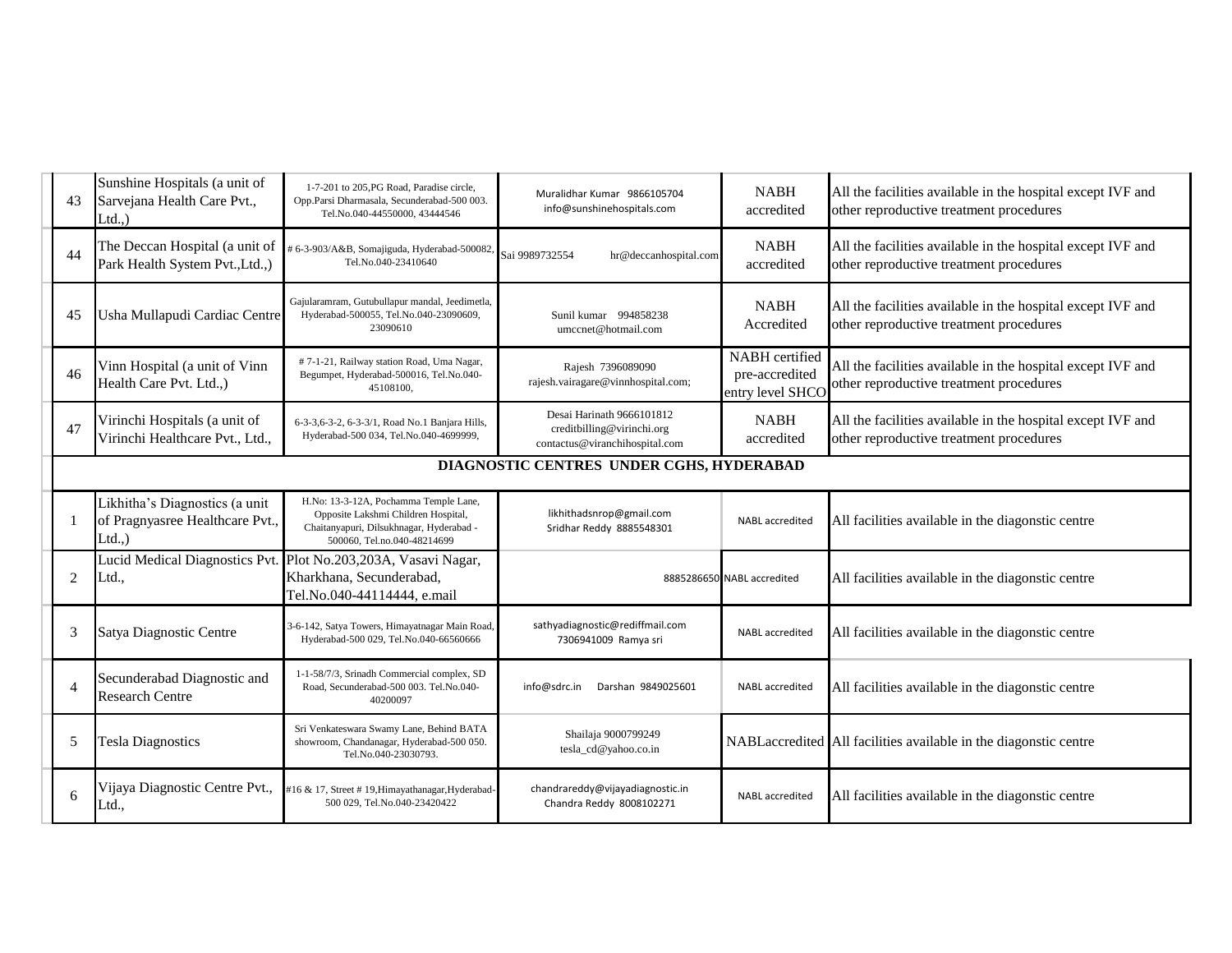|                | <b>EXCLUSIVE EYE CARE HOSPITALS UNDER CGHS HYDERABAD</b>                                        |                                                                                                                                                           |                                                                                 |                                                       |                                                           |  |  |
|----------------|-------------------------------------------------------------------------------------------------|-----------------------------------------------------------------------------------------------------------------------------------------------------------|---------------------------------------------------------------------------------|-------------------------------------------------------|-----------------------------------------------------------|--|--|
|                | Anand Eye Institute                                                                             | opp. Indian Petrol Pump, Habsiguda, Hyderabad-<br>500 007. Tel.No.040-040-27151999                                                                        | aei@anandinstitute.org<br>Venkat Reddy 9989986060                               | <b>NABH</b><br>accredited Eye<br>Care organisation    | All the facilities available in the hospital for Eye care |  |  |
| 2              | Aravind Eye Hospital                                                                            | 12-2-284/A/1, Santoshnagar colony,<br>Mehdipatnam, Hyderabad-500 028, Tel.No.040-<br>23513743                                                             | aeh.hyd@gmail.com<br>Shaam<br>9390069495                                        | NABH certified<br>pre-accredited<br>entry level SHCO  | All the facilities available in the hospital for Eye care |  |  |
| 3              | Centre for Sight (a unit of New<br>Delhi Centre for Sight Pvt.,<br>Ltd.,), Banjara Hills        | Banjara Hills, Road No.2, Ashoka Capital<br>Building, Hyderabad-34, Tel.No.40042115                                                                       | infohyderabad@centreforsight.net<br>Manmeet 9010974093                          | <b>NABH</b><br>accredited Eye<br>Care organisation    | All the facilities available in the hospital for Eye care |  |  |
| $\overline{4}$ | Centre for Sight (a unit of New<br>Delhi Centre for Sight Pvt.,<br>Ltd.,) Kukkatpally           | Survey No.126, Plot No.10, Besides MORE Mega<br>Stores, Nizampet X Roads, Kukatpally, Hyderabac<br>500072, Tel.No.040-40113016                            | infohyderabad2@centreforsight.net<br>Abu<br>Ansari 9849455744                   | QCI                                                   | All the facilities available in the hospital for Eye care |  |  |
| 5              | Dr.Agarwal's Eye<br>Hospital(Represented by<br>Dr.Agarwal's Health Care Ltd)                    | Plot No.6-3-712/80 & 81, Datla Pride, Panjagutta<br>colony, Panjagutta, Hyderabad - 500<br>082Tel.No.040-23400081                                         | panjagutta@dragarwal.com<br>Renuka 7702355562                                   | QCI                                                   | All the facilities available in the hospital for Eye care |  |  |
| 6              | Dr.Swarup Eye Care                                                                              | 5-9-163, Near Stanley college, Chapel Road,<br>Abids, Hyderabad-500 001, Tel.No.040-66783188                                                              | info@swarupeye.org<br>Shalini 9160899949                                        | QCI                                                   | All the facilities available in the hospital for Eye care |  |  |
| 7              | <b>High Sight Super Speciality</b><br>Eye Hospital (a unit of Aarni<br>Eye Hospitals Pvt.Ltd.,) | H.No.8-2-595/3,opp. CARE convergence, Road<br>No.10, Banjara Hills, Hyderabad-500034.<br>Tel.No.23350733,                                                 | highsightcredit@gmail.com<br>Pratap 8790063668                                  | NABH certified<br>pre-accredited<br>entry level SHCO  | All the facilities available in the hospital for Eye care |  |  |
| 8              | Maxivision Eye Hospitals Pvt.,<br>Ltd.,                                                         | # 6-3-903/A/1/1, Lane besides Yashoda Hospital<br>Somajiguda, Hyderabad-500 082, Tel.No.040-<br>44855577                                                  | 9390035948<br>Phalguna Rao<br>info@maxivisioneyehospital.com                    | pre-<br>accreditedentry                               | All the facilities available in the hospital for Eye care |  |  |
| 9              | Medivision Eye & Health Care<br>Centre                                                          | 10-3-304/F/1 to 4, Indira Sadan, Near NMDC,<br>Masab Tank, Humayunnagar, Hyderabad-500 028<br>Tel.No.040-66368292                                         | counselor.mb@medivisioneyecare.com<br>Vinay 9000134604                          | <b>NABH</b><br>accredited Eye<br>Care organisation    | All the facilities available in the hospital for Eye care |  |  |
| 10             | Medivista Eye Care Centre (a<br>unit of Sudha Hospital)                                         | 30-1587/1, P.No.25, Old Safilguda, Chandragiri<br>colony, Krupa complex, Besides Bank of India,<br>Malkajgiri, Hyderabad-500047, Tel.No.040-<br>27223031. | Helen 8522929500<br>7794942714<br>sudhahospitals.hyd@gmail.com                  | <b>NABH</b><br>accredited Eye<br>Care organisation    | All the facilities available in the hospital for Eye care |  |  |
| 11             | Neoretina Eye Care Institute                                                                    | Ramachander House, 5-9-83/B, Chapel Road,<br>Nampally, Hyderabad - 500 001<br>Tel.No.040-23236666, 040-64640566<br>Tel.No.040-44885000                    | neoretina@gmail.com<br>Sameer Raj Saxena 9573157478,                            | <b>NABH</b><br>accredited Eye<br>Care organisation    | All the facilities available in the hospital for Eye care |  |  |
| 12             | Neo Vision Eye Care & Laser<br>Centre Pvt.Ltd.,                                                 | H.No.7-102/7, First Floor Sandhya Enclave, Mair<br>Road, Habsiguda, Habsiguda, Hyderabad-500007<br>Tel.No.040-40122177                                    | neovision61@gmail.com<br>Tara 7013606419, 7306506060                            | <b>NABH</b><br>accredited Eye<br>Care organisation    | All the facilities available in the hospital for Eye care |  |  |
| 13             | Nethra Eye Institute (A unit of<br>Sowrya Hospitals)                                            | # 8-3-215, Opp.ICICI Bank (SR Nagar), Srinivasa<br>Nagar colony West, Ameerpet, Hyderabad-500<br>038, Tel.No.040-66312345,                                | Subrahmanyam 9989570052, 9100442555<br>nethrahyd@yahoo.co.in drgramu@gmail.com  | iv <del>adit ceruncu</del><br>pre-<br>accreditedentry | All the facilities available in the hospital for Eye care |  |  |
| 14             | Pushpagiri Eye Institute(A division<br>of PushpagiriVitreo Institute)                           | Plot No, 241, Uma Plaza, West Marredpally,<br>Secunderabad-500 025                                                                                        | Rajesh 8688820131, Suresh 88820132<br>billing.pvri@pvri.org ; helmsley@pvri.org | <b>NABH</b><br>accredited Eye<br>Care organisation    | All the facilities available in the hospital for Eye care |  |  |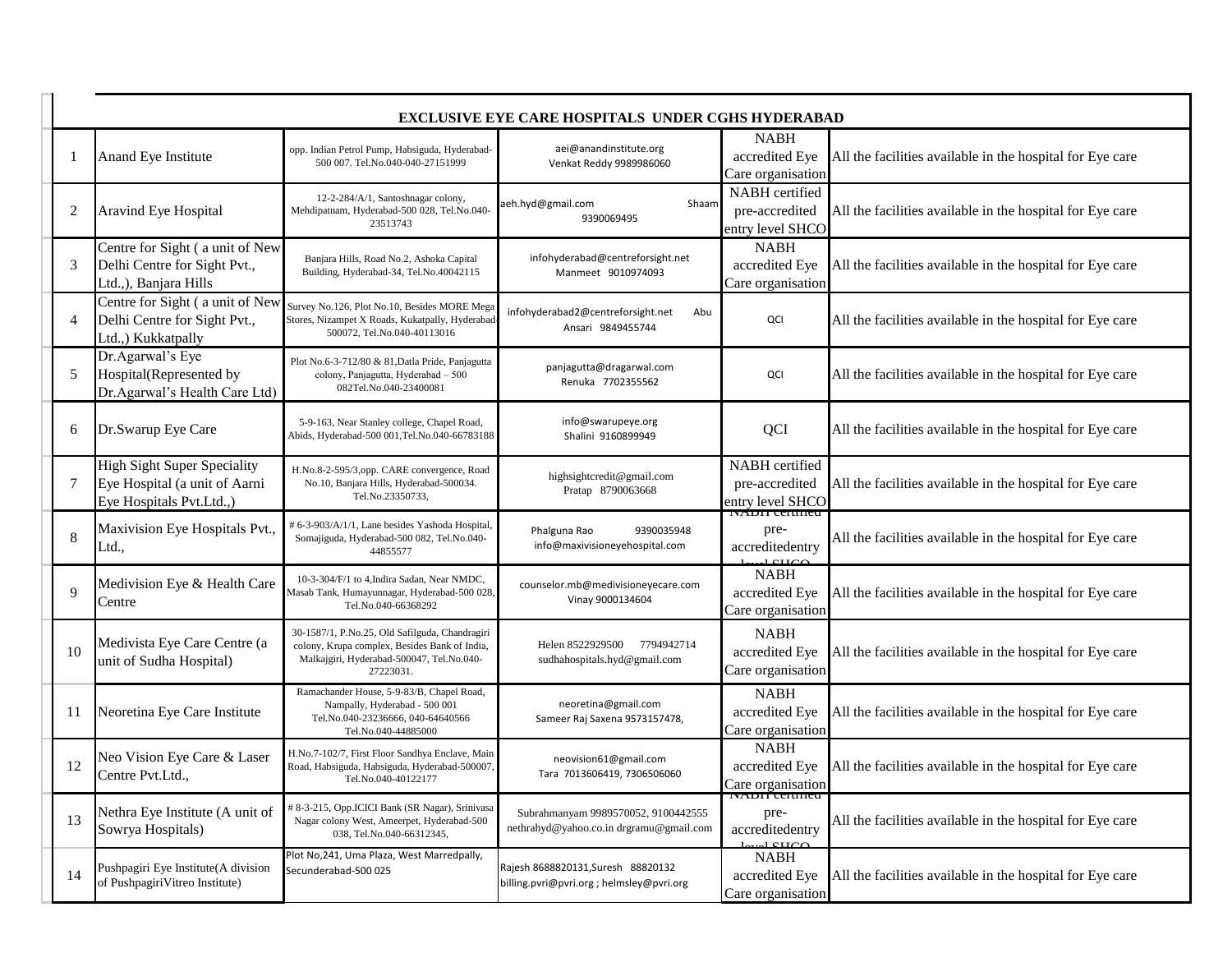| 15           | Sai Jyothi Eye Institute                                                            | Plot No.185, Road No.1, West Marredpally,<br>Secunderabad-500 026.Tel.No.040-27719170                                        | saijyothieyehospital@gmail.com<br>Maheshwar Reddy 9885535111                | NABH certified<br>pre-accredited<br>entry level SHCO        | All the facilities available in the hospital for Eye care                                              |  |
|--------------|-------------------------------------------------------------------------------------|------------------------------------------------------------------------------------------------------------------------------|-----------------------------------------------------------------------------|-------------------------------------------------------------|--------------------------------------------------------------------------------------------------------|--|
| 16           | <b>Smart Vision Eye Specialities</b><br>Pnt., Ltd,                                  | Plot No.143, H.No.8-3-1052/A, besides Ratnadeep<br>Super Market, Srinagar colony, Hyderabad-<br>500073, Tel.No.040-48563344, | Edla Sudhakar 9177595029, 9885853344<br>smartvisioneyecorporate@gmail.com   | <b>NABH</b> certified<br>pre-accredited<br>entry level SHCO | All the facilities available in the hospital for Eye care                                              |  |
| 17           | Solis Eye Care Hospitals Pvt.,<br>Ltd.,                                             | Plot No.13, SVK Towers, Kushaiguda Main Road,<br>ECIL X Roads, Hyderabad-500 062, Tel.No.040-<br>40028855.                   | V Mahesh 9515999402<br>info@soliseyecare.com                                | <b>NABH</b><br>accredited Eye<br>Care organisation          | All the facilities available in the hospital for Eye care                                              |  |
| 18           | Sree Nethralaya Eye Hospitals and<br>laser centre                                   | 11-9-1. Vimal complex, Opp. Kothapet Bus stop<br>Dilsukhnagar, Hyderabad-500 035,<br>Tel<br>040 - 40045670                   | sreenetralaya123@gmail.com<br>Krishnam Raju 8328271853                      | NABH certified<br>pre-accredited<br>entry level SHCO        | All the facilities available in the hospital for Eye care                                              |  |
| 19           | Sri Mahalakshmi Eye Hospital                                                        | Plot No.3 Vanasthali Hills colony,<br>Vanasthalipuram Post, Hyderabad -500070,<br>Tel.No.40-24025551                         | smeh.9849@gmail.com<br>Srinivasulu 9491291449, 9676384067                   | NABH certified<br>pre-accredited<br>entry level SHCO        | All the facilities available in the hospital for Eye care                                              |  |
| 20           | Sri Shankara Nethralaya                                                             | -116/1, Opp. Rao's High School & KFC, Mumbai<br>NH. Main Road, Miyapur, Hyderabad-500049,<br>Tel.No.040-40123839,            | Dr Srinivas 9866121417<br>drsrinu@yahoo.com                                 | NABH certified<br>pre-accredited<br>entry level SHCO        | All the facilities available in the hospital for Eye care                                              |  |
| 21           | Swarup Eye Centre (a unit of<br>Swarup Hospitals Pvt., Ltd.,)                       | 145, Dwarakapuri colony, Panjagutta. Hyderabad<br>500 082, Tel.No.040-23354558                                               | Dr. Rishi Swarup<br>9248023188<br>aleems@swarupeye.org                      | <b>QCI</b>                                                  | All the facilities available in the hospital for Eye care                                              |  |
| 22           | Win Vision Eye Hospitals Pvt.,<br>Ltd                                               | 6-3-868/2, Greenlands, Begumpet.<br>Hyderabad-500 016, Tel.No.040-<br>23408888                                               | 9100004444                                                                  | <b>NABH</b><br>accredited Eye<br>Care organisation          | All the facilities available in the hospital for Eye care                                              |  |
|              |                                                                                     |                                                                                                                              |                                                                             |                                                             |                                                                                                        |  |
| 1            | Dr.Anu's Dental Care                                                                | Besides Unlimited, RTC X roads, Chikadapally,<br>Hyderabad-500 020, Tel.No.040-27679199,                                     | Dr. Anusha Rani 7569999199<br>anudentalcare@gmail.com                       | <b>NABH</b><br>accredited                                   | All the facilities available in the hosptial for dental care                                           |  |
|              |                                                                                     |                                                                                                                              | CGHS EMPANELLED HCO'S UNDER CGHS HYDERABAD (OUTSIDE HYDERABAD, A.P. REGION) |                                                             |                                                                                                        |  |
|              | CGHS EMPANELLED HCOs AT - VISAKHAPATNAM CITY - UNDER CGHS HYDERABAD                 |                                                                                                                              |                                                                             |                                                             |                                                                                                        |  |
| $\mathbf{1}$ | <b>CARE Hospitals (Visakha</b><br>Hospitals and Diagnostics Ltd)                    | 10-50-11/5, Waltair Main Road, Ramnagar,<br>Visakhapatnam-530 002 Tel.No.0891-6165656                                        | leads.vizag@carehospitals.com<br>Subrahmanyam 9030065577                    | <b>NABH &amp; NABI</b><br>Accredited                        | All the facilities available in the hospital except IVF and<br>other reproductive treatment procedures |  |
| 2            | Gayatri Vidya Parishad<br>Institute of Health Care and<br><b>Medical Technology</b> | 6-25, Maridi valley, Marikavalasa, Madhurawada,<br>Visakhapatnam-530048, Tel.No.0891-2793741,                                | Dr. Rama Murthy 9849113035<br>gyphospital@gmail.com                         | Non-NABH                                                    | All the facilities available in the hospital except IVF and<br>other reproductive treatment procedures |  |
| 3            | <b>HCG Pinnacle Cancer Centre</b>                                                   | Plot No.10,11 & 12, APIIC Health city,<br>Chinagadili, Arilova, Visakhapatnam-530040,<br>Tel.No.0891-6682739                 | Ashok Patnaik 9959941444<br>marketingmanager.vizag@hcgel.com                | Non-NABH                                                    | All the facilities available in the hospital except IVF and<br>other reproductive treatment procedures |  |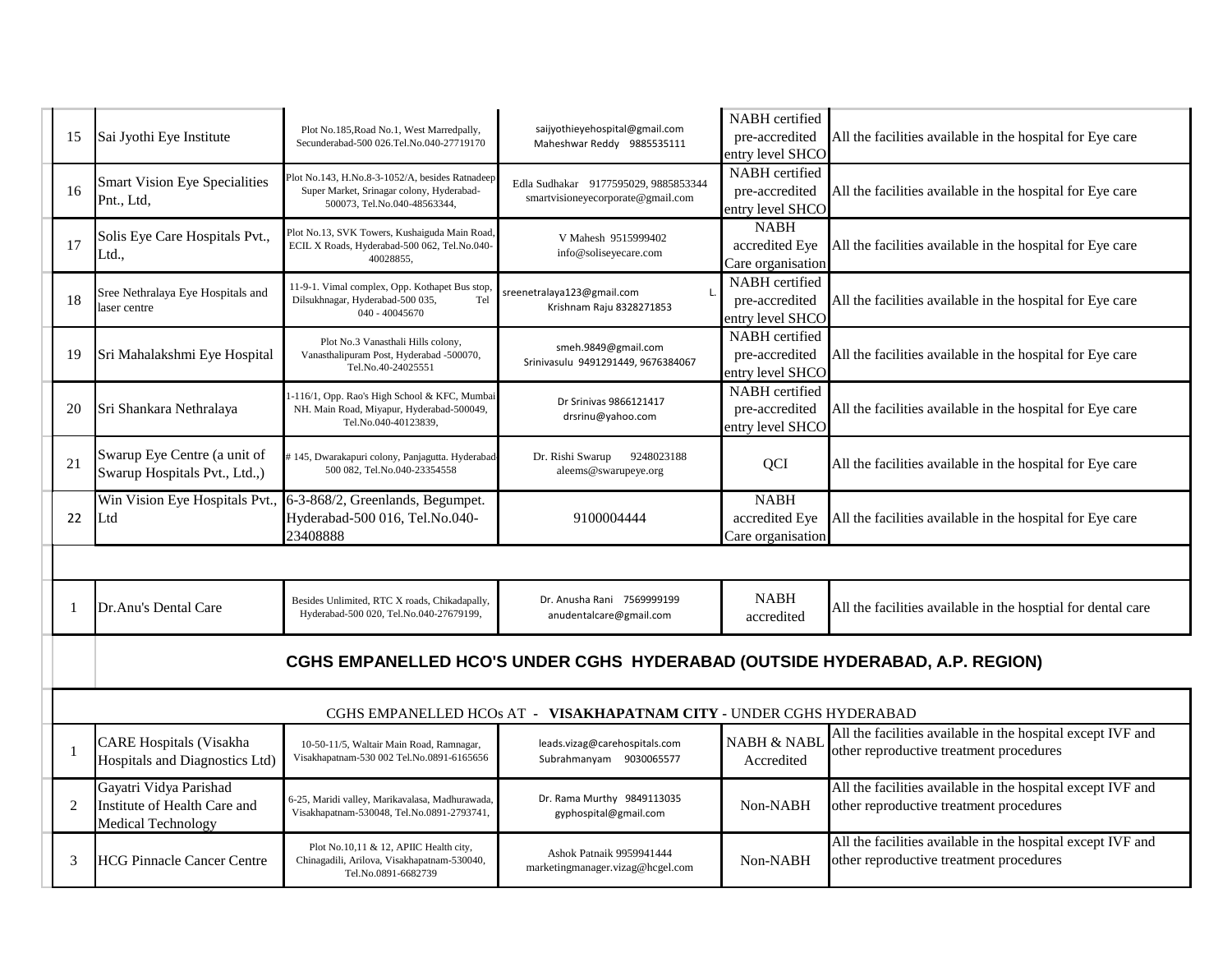|    | Indus Hospitals (a unit of Vasugan<br>Medical Specialities Pvt., Ltd.,)                                                 | D.No.18-1-6, KGH Down Road, Maharanipeta,<br>Visakhapatnam-530 002, Tel.No.0891-2508881<br>9848724365          | vasugan@hotmail.com ; indus.tpa@gmail.com<br>9959686686<br>Sudhir Kumar         | <b>NABH</b><br>Accreditated | All the facilities available in the hospital except IVF and<br>other reproductive treatment procedures |
|----|-------------------------------------------------------------------------------------------------------------------------|----------------------------------------------------------------------------------------------------------------|---------------------------------------------------------------------------------|-----------------------------|--------------------------------------------------------------------------------------------------------|
| 5  | KIMS ICON Hospitals (a unit of<br>Icon Krishi Institute of Medical<br>Sciences (P) Ltd)                                 | 32-11-02, Sheela Nagar, BHPV Post,<br>Visakhapatnam-530 012 Tel.No.0891-7100100                                | M.J.G. Raju 8886555126<br>quality@kimsiconhospital.com                          | QCI                         | All the facilities available in the hospital except IVF and<br>other reproductive treatment procedures |
|    | Mahatma Gandhi Cancer &<br>Research Institute (a unit of Vizag<br>Hospital & Cancer Research Centre<br>Private Limited) | Plot No.1 Sector 7, MVP colony, Visakhapatnam<br>530 017, Tel.No.0891-2878787                                  | info@mgcancerhospital.com<br>M Ramu 9492823380                                  | <b>NABH</b><br>Accreditated | All the facilities available in the hospital except IVF and<br>other reproductive treatment procedures |
|    | MEDICOVER Hospitals Unit-1 (a<br>unit of Sahrudaya Health Care<br>Pvt. Ltd.,)                                           | 18-1-3, KGH Down, Maharanipeta, Jagadamba<br>Junction, Visakhapatnam-530 002 Tel.No.0891-<br>3944000           | K V Ram Prasad<br>9182396505<br>corporaterelations.vizag@medicoverhospitals.in  | QCI                         | All the facilities available in the hospital except IVF and<br>other reproductive treatment procedures |
|    | MEDICOVER Hospitals Unit-2 (a<br>unit of Sahrudaya Health Care<br>Pvt. Ltd.,)                                           | 15-2-9, Gokhale Road, Maharanipeta,<br>Visakhapatnam-530 002 Tel.No.0891-3044545                               | K V Ram Prasad 9182396505<br>corporaterelations.vizag@medicoverhospitals.in     | Non-NABH                    | All the facilities available in the hospital except IVF and<br>other reproductive treatment procedures |
| 9  | <b>MEDICOVER Hospitals,</b><br>Venkojipalem (a unit of<br>Sahrudaya Health Care Pvt. Ltd.,)                             | D.No.1-1-83, Venkojipalem,<br>Visakhapatnam-530 017,<br>Tel.No.0891-27126626                                   | 9133444523 K.M.Panduranga                                                       | Non-NABH                    | All the facilities available in the hospital except IVF and<br>other reproductive treatment procedures |
| 10 | MEDICOVER Hospitals, Health<br>City, Arilova (a unit of Sahrudaya<br>Health Care Pvt. Ltd.,)                            | Survey No.27, Plot No.5, Chinagadli, Arilova,<br>Visakhapatnam- 530040, Tel.No.0891-6646058                    | Srinivas 9700175677<br>abchospitals@hotmail.com                                 | Non-NABH                    | All the facilities available in the hospital except IVF and<br>other reproductive treatment procedures |
|    | OMEGA HOSPITALS(A Unit of<br>Vizag Speciality Hospitals), Plot No.<br>4, Health City, Arilova,<br>Visakhapatnam         | Plot No. 4, Health City, Arilova,<br>Visakhapatnam-530040 Tel No 0891-<br>6768888,                             | Dinesh 9160900057<br>corporate@omegavizag.com                                   | Non-NABH                    | All facilities available in the hospital for ONCOLOGY<br>treatment procedures                          |
| 12 | Pinnacle Hospitals Pvt. Ltd.,                                                                                           | Plot No.10,11 & 12, APIIC Health city,<br>Chinagadili, Arilova, Visakhapatnam-530040,<br>Tel.No.0891 - 6769999 | info@pinnaclehospitals.com<br>Pallavi S 8978881665                              | Non-NABH                    | All the facilities available in the hospital except IVF and<br>other reproductive treatment procedures |
| 13 | Q1 Hospitals (a unit of Q1<br>Bone & Joint Hospital)                                                                    | Plot No.13A, 13B, Health City, Visakhapatnam-<br>530 040. Tel.No.0891-6666013                                  | Priya 9515883149 / 9652961144<br>info@q1hospitals.com                           | Non-NABH                    | All the facilities available in the hospital except IVF and<br>other reproductive treatment procedures |
| 14 | Queen's NRI Hospital (a unit of M/s<br>Chalasani Hospitals Pvt., Ltd.,)                                                 | 50-53-14, Gurudwara Lane,<br>Seethamadhara Visakhapatnam-530<br>013 Tel.No.0891-2827777                        |                                                                                 | <b>NABH</b><br>Accreditated | All the facilities available in the hospital except IVF and<br>other reproductive treatment procedures |
| 15 | Seven Hills Hospital (a unit of<br>Seven Hills Healthcare Pvt.,<br>$Ltd.$ )                                             | 11-4-4/A, Rockdale Layout, Visakhapatnam-<br>530002, Tel.No.0891-6677777                                       | 8074657599<br>Raghuram<br>info@sevenhillshospital.com                           | <b>NABH</b><br>Accreditated | All the facilities available in the hospital except IVF and<br>other reproductive treatment procedures |
| 16 | Visakha Institute of Medical<br>Sciences(VIMS)                                                                          | Hanumanthawaka Junction, Visakhapatnam-<br>530040. Tel.No.0891-2728467                                         | Dr. K. Satya Vara Prasad 9246697836,<br>8978680789<br>directorvimsvsp@gmail.com | Non-NABH                    | All the facilities available in the hospital except IVF and<br>other reproductive treatment procedures |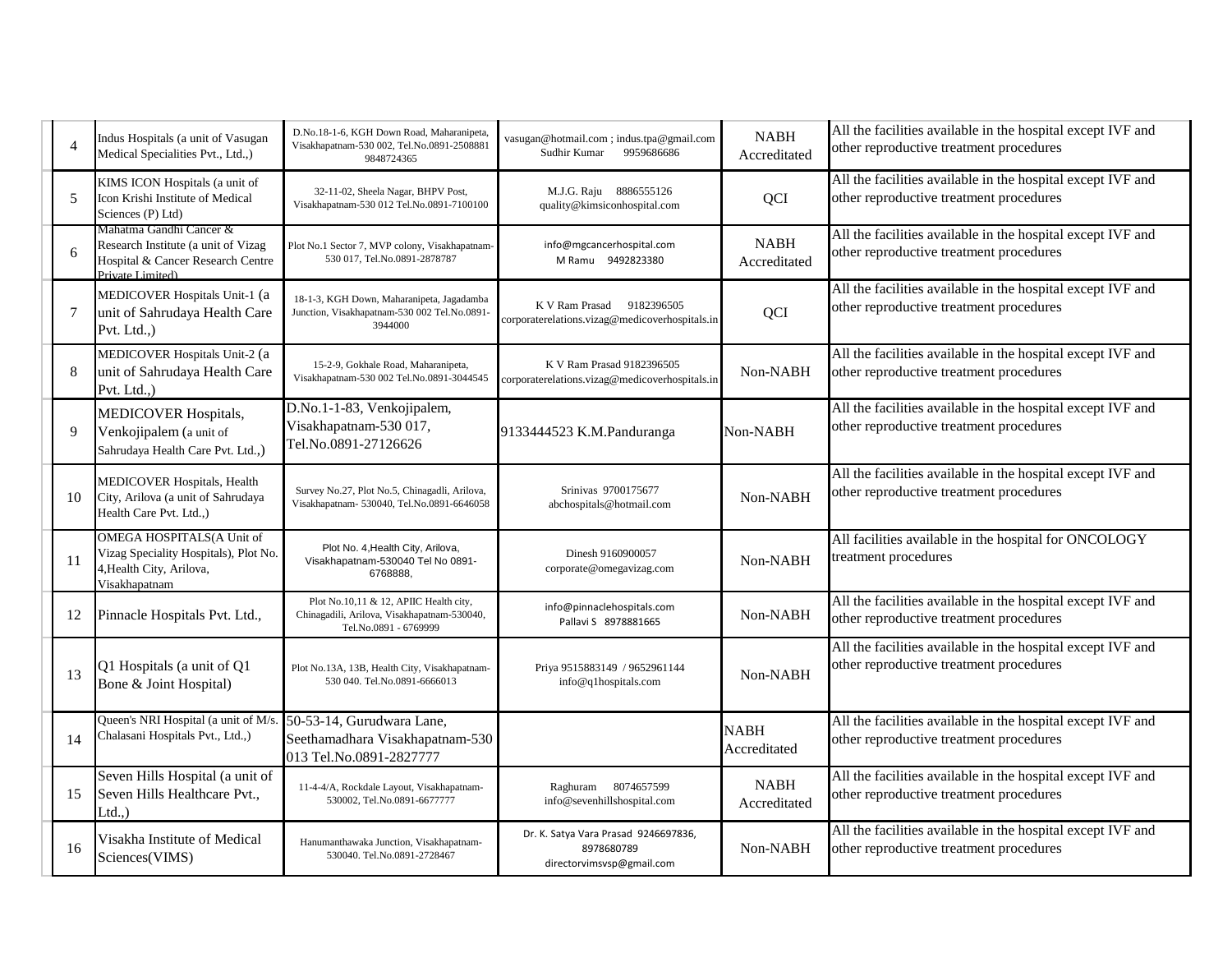|                | VISAKHAPATNAM CITY - EXCLUSIVE EYE CARE HOSPITALS                            |                                                                                                                                                    |                                                                |                        |                                                              |  |  |
|----------------|------------------------------------------------------------------------------|----------------------------------------------------------------------------------------------------------------------------------------------------|----------------------------------------------------------------|------------------------|--------------------------------------------------------------|--|--|
|                | Dr.Agarwal's Eye Hospital                                                    | D.No.12-1-16, Nagar Chambers, Plot No.49,<br>Sl.No.1051, Prakasaraopet, Waltair Main Road,<br>Visakhapatnam-530 002. Tel.No.0891-2755514           | vizag@dragarwal.com<br>Srinivas 9701117175                     | Non-NABH               | All the facilities available in the hospital for eye care    |  |  |
| $\overline{2}$ | Maxivision Eye Hospitals Pvt.,<br>Ltd.,                                      | 47-10-12, Pavan Paradise, Dwaraknagar,<br>Visakhapatnam-530016, Tel.No.0891-<br>2550550/2550553                                                    | maxivisionvizag@gmail.com<br>Shravana Sandhya 9390035970       | Non-NABH               | All the facilities available in the hospital for eye care    |  |  |
| 3              | Raghavendra Hospital                                                         | 49-54-10/2A, Balayya Sastry Layout, Near Port<br>Stadium, Visakhapatnam-530 013, Tel.No.<br>9247984520                                             | raghavendrahospital13@gmail.com<br>Murali 9494772275           | Non-NABH               | All the facilities available in the hospital for eye care    |  |  |
| $\overline{4}$ | <b>Sankar Foundation Eye</b><br>Institute                                    | D.No.19-50, Sai Madhava Nagar, Naidu Thota,<br>Visakhapatnam-530047, Tel.No.0891-2891100,<br>2891111                                               | admin@sankarfoundation.org<br>Venugopal 9949588528             | Non-NABH               | All the facilities available in the hospital for eye care    |  |  |
| 5              | Visakha Eye Hospital<br>(Managed by Visakha Netra<br>Jyothi Private Limited) | 8-1-64, Peda Waltair, Visakhapatnam-530017,<br>Tel.No.0891-3042525                                                                                 | managingdirector.veh@gmail.com<br>Dr.C V Gopal Raju 9885116262 | Non-NABH               | All the facilities available in the hospital for eye care    |  |  |
|                | VISAKHAPATNAM CITY - DIAGNOSTIC CENTRES                                      |                                                                                                                                                    |                                                                |                        |                                                              |  |  |
|                | Vijaya Diagnostic Centre<br>Private Limited                                  | D.No.13-26-7, Mecca Masjid Road, KGH Up<br>Road, Jagadamba Junction, Visakhapatnam-530<br>020 0891-2560667                                         | chandrareddy@vijayadiagnostic.in<br>Chandra Reddy 8008102271   | <b>NABL Accredited</b> | All the facilities available in the Lab                      |  |  |
|                |                                                                              |                                                                                                                                                    | VISAKHAPATNAM CITY - EXCLUSIVE DENTAL CLINICS                  |                        |                                                              |  |  |
|                | Apple International Dental<br>Hospital                                       | 47-9-26, Dwarakanagar, IIIrd line, Visakhapatnam-<br>530 016. Tel.No.0891-6666013,                                                                 | Dr Partha Sarathi<br>8885343434<br>drpardha@gmail.com          | Non-NABH               | All the facilities available in the Hospital for Dental care |  |  |
| 2              | Harni Dental & Health Care                                                   | 9-5-52/A, Ground Floor Pithapuram Colony,<br>Maddilapalem, Visakhapatnam - 530017<br>0891-2572074                                                  | Dr. Sekhar, 7207411122 / 998502571<br>harnidental@gmail.com    | Non-NABH               | All the facilities available in the Hospital for Dental care |  |  |
| 3              | Shree Shirdi Sai 4Ds Dental &<br>Polyclinic                                  | D.No.43-30-23, Ashirwad Plaza, Upstairs of RK<br>Bazar Vegetable shop, Dondaparthi,<br>Akkayyapalem, Visakhapatnam-530 016,<br>Tel.No.0891-2597444 | 4dsdentalclinic@gmail.com<br>Dr. Anusha Dabbiru 9652227722     | Non-NABH               | All the facilities available in the Hospital for Dental care |  |  |
| 4              | S.S.Dental Hospital,                                                         | S.S.Dental Hospital, 17-1-23, Opp. KGH Clock<br>Tower, Maharanipeta, Visakhapatnam-530 002,<br>Tel.No.0891-2732833,                                | Dr Ganga Raju 9849122573<br>ssdentalh@gmail.com                | Non-NABH               | All the facilities available in the Hospital for Dental care |  |  |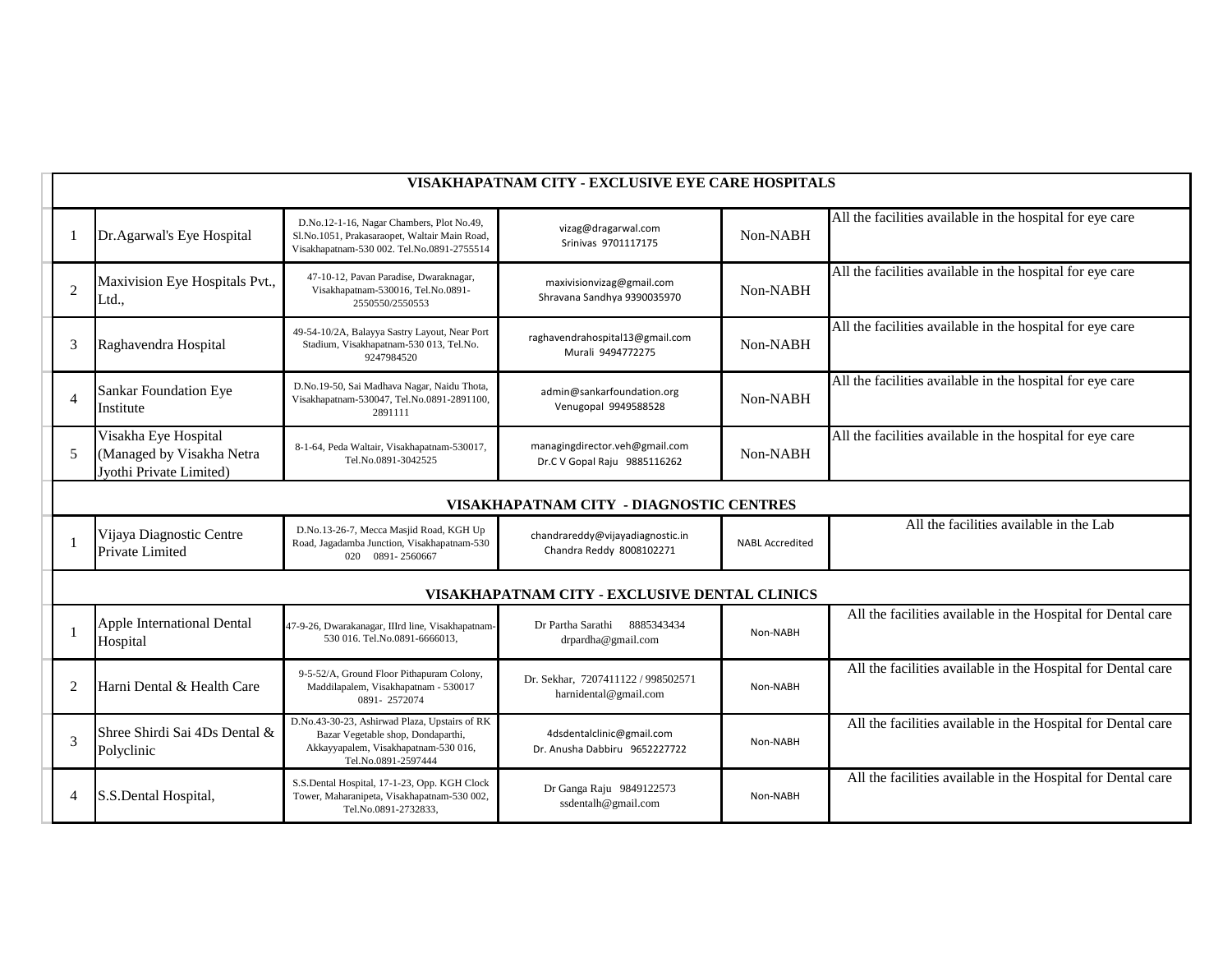| CGHS EMPANELLED HOSPITALS AT -<br><b>GUNTUR CITY - UNDER CGHS HYDERABAD</b> |                                                                                               |                                                                                                                           |                                                                                           |                                                      |                                                                                                        |  |
|-----------------------------------------------------------------------------|-----------------------------------------------------------------------------------------------|---------------------------------------------------------------------------------------------------------------------------|-------------------------------------------------------------------------------------------|------------------------------------------------------|--------------------------------------------------------------------------------------------------------|--|
|                                                                             | Amaravathi Dental Hospital                                                                    | 13-7-72, 6th Lane, Gunturuvari Thota, Guntur -<br>522001. Tel. No. 0863-2213434                                           | Dr Moosa 9290336633<br>amaravathidental@gmail.com                                         | Non-NABH                                             | All the facilities available in the Hospital for Dental care                                           |  |
| 2                                                                           | Dr Agarwal Eye Hospital                                                                       | D No. 13-2-71, Old Club Road, Near Hero Show<br>Room Gunturvarithota, Kothapeta, Guntur -<br>522001                       | Erranna, 7019884511, 7288073555<br>guntur@dragarwal.com                                   | Non-NABH                                             | All the facilities available in the hospital for eye care                                              |  |
|                                                                             | Lalitha Superspeciality<br><b>Hospital Private Limited</b>                                    | D.No.12-21-59, Kothapet, Guntur-522001.<br>Tel.No.0863-2222866,                                                           | N Srinivas Rao 9440808646, 9440800357<br>lalithahospitals@gmail.com                       | NABH certified<br>pre-accredited<br>entry level SHCO | All the facilities available in the hospital except IVF and<br>other reproductive treatment procedures |  |
| $\overline{4}$                                                              | Omega Hospitals                                                                               | D.No. 55-1-11, Mehar Nagar, Near Meha Baba<br>Temple, Autonagar, Guntur - 522001 0863 -<br>2223300                        | frontoffice@omegaguntur.com<br>Harish Kumar 8121236136                                    | Non-NABH                                             | All the facilities available in the hospital except IVF and<br>other reproductive treatment procedures |  |
|                                                                             |                                                                                               |                                                                                                                           | CGHS EMPANELLED HOSPITALS AT - VIJAYAWADA CITY - UNDER CGHS HYDERABAD                     |                                                      |                                                                                                        |  |
|                                                                             | Apple Dental Care                                                                             | 41-2-70, Old Post Office Road, Krishna Lanka,<br>Vijayawada - 520013. Tel. No. 0866-2521810                               | Dr Partha Sarathi 8885343434<br>appledentalvij@gmail.com                                  | <b>NABH</b>                                          | All the facilities available in the Hospital for Dental care                                           |  |
| $\overline{2}$                                                              | Aayush NRI LEPL Health Care<br>$(P)$ Ltd.                                                     | # 48-13-3 & 3A, Opp. Siddhartha Medical<br>College, Sri Ramachandra Nagar, Ring Road,<br>Vijayawada - 520008 0866-2541414 | Bhanu Prakash 8466999958<br>nrihealthcare@gmail.com                                       | NABH                                                 | All the facilities available in the hospital except IVF and<br>other reproductive treatment procedures |  |
| 3                                                                           | Dr Ramesh Cardiac And<br>Multispeciality Hospital Pvt<br>Ltd                                  | Ward 33 D, Ramesh Hospital Road, ITI Bus Stop,<br>Vijayawada, Krishna District, Andhra Pradesh -<br>520008                | A V Mohan Prasad, 9848153334<br>cashless@rameshhospitals.com                              | <b>NABH</b>                                          | All the facilities available in the hospital except IVF and<br>other reproductive treatment procedures |  |
|                                                                             | Praveen Hospitals<br>(Praveen Cardiac Centre)                                                 | 32-9-18, Mogalarajapuram, Madhu Garden<br>Cenrtre, Vijayawada-520010<br>Tel 0866 -<br>244440, 2444414 Mob 9948878877      | Dr. P. Viswanadh 9490449558<br>email:<br>praveencardiaccentre@gmail.com                   | Non-NABH                                             | All the facilities available in the hospital except IVF and<br>other reproductive treatment procedures |  |
|                                                                             |                                                                                               |                                                                                                                           | CGHS EMPANELLED HOSPITALS AT - NELLORE CITY - UNDER CGHS HYDERABAD                        |                                                      |                                                                                                        |  |
|                                                                             | Dr Agarwal Eye Hospital                                                                       | D No. 704, Muncipal Ward, NVR Central Raja<br>Gopalapuram, G.T.Road, Dargamitta, Nellore -<br>524003                      | K Vikesh Kumar, 8885500344<br>nellore@dragarwal.com                                       | Non-NABH                                             | All the facilities available in the hospital for eye care                                              |  |
| 2                                                                           | <b>MEDICOVER HOSPITALS</b><br>(A Unit of Abhayanjaneya<br><b>Health Care Private Limited)</b> | #NH-5, Chinatareddy palem X Roads, Nellore -<br>524002. Tel.No. 8008104199                                                | billing.nlr@medicoverhospitals.in<br>Kabeer 7981224416<br>simhapurihospitals14@gmail.com; | Non-NABH                                             | All the facilities available in the hospital for eye care                                              |  |
|                                                                             |                                                                                               |                                                                                                                           | CGHS EMPANELLED HOSPITALS AT - RAJAHMUNDRY CITY - UNDER CGHS HYDERABAD                    |                                                      |                                                                                                        |  |
|                                                                             | Dr Agarwal Eye Hospital                                                                       | D No. 54-9-8, Anala Venkatappa Road, Sheela<br>nagar, Addepally Colony, Rajahmundry-533103                                | Akhil, 8985121494, 7288810810<br>rajahmundry@dragarwal.com                                | Non-NABH                                             | All the facilities available in the hospital for eye care                                              |  |